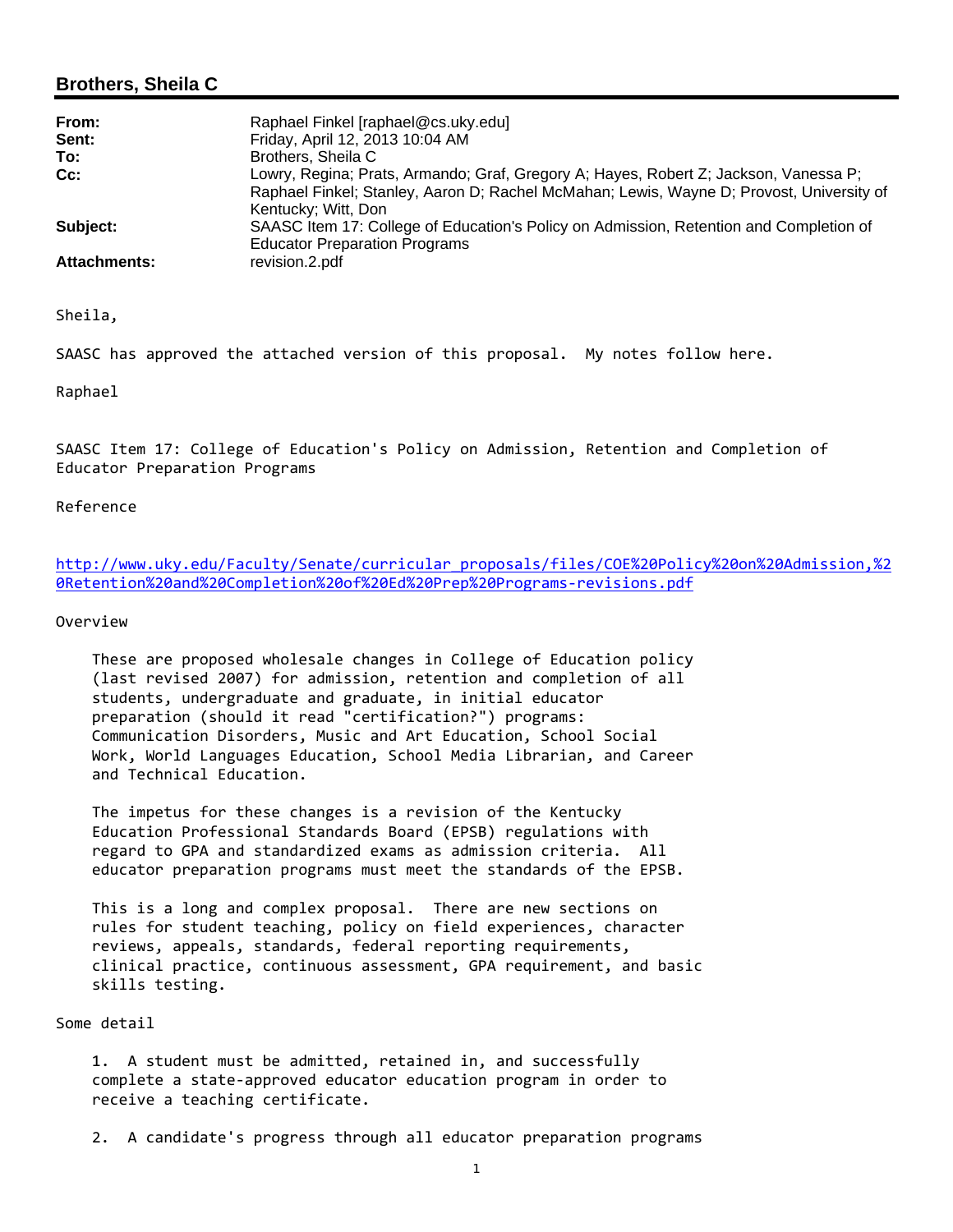is continuously monitored, assessed, and reviewed. Assessment happens at specified times: (a) Admission (with prerequisites specified, including GPA, credits, standardized tests), (b) Retention: no later than the semester prior to student teaching, (c) Completion of the program.

 3. There are GPA rules for admission, both at undergraduate and graduate level, as well as for retention and completion. These rules replicate some of the content in (2) above.

 4. There are standards that candidates must meet before completing an educator preparation [sic] program. (a) Core standards, some set by the State, some by the College. (b) Subject‐specific standards, which are program‐specific.

 5. Candidates must complete an array of carefully planned clinical experiences (read: student teaching). There are prerequisites to this activity.

 6. All candidates must complete a state‐mandated character and fitness review, and this review happens at the three times mentioned in (2) above. They must also complete an state‐mandated background checks.

 7. There is a mechanism for appealing negative results of the reviews in (2).

My take:

 My contact in the College of Education tells me that this proposal is mostly paperwork to comply with the EPSB and does not reflect any substantive changes. I see no difficulties with the content of the proposal.

 I have been in contact with Gary Schroeder, Director of Academic Services and Teacher Certification, to try to create consistent language, unifying "teacher preparation program", "certification program", "educator preparation program", and "teacher education program". The revised proposal, which I attach, is mostly his (second) revision, with my further revisions in red.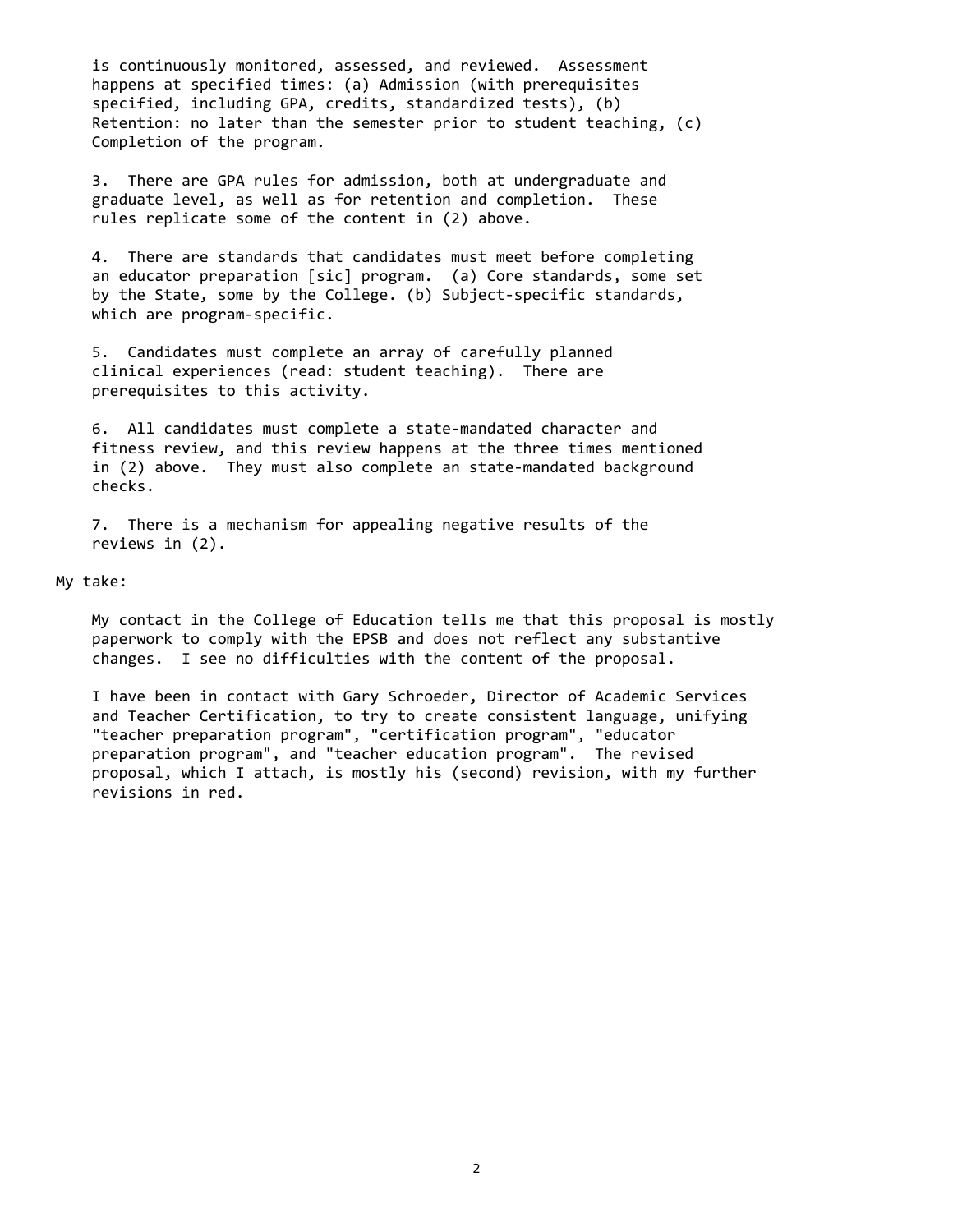#### NEW ADMISSION, RETENTION AND COMPLETION POLICIES FOR EDUCATOR PREPARATION PROGRAMS AT THE UNIVERSITY OF KENTUCKY

Lastedit: 2/26/2013 Version: v6.1 SECTION 3: GPA RULES FOR EDUCATOR PREPARATION PROGRAMS THAT LEAD TO A SECTION 4: STANDARDS AND STANDARDS SETS IN UK EDUCATOR PREPARATION  $(T.0.D.)$ **PROGRAMS** SECTION 5: POLICIES ON CLINICAL EXPERIENCES, INCLUDING THE FINAL CLINICAL SECTION 6: CODE OF ETHICS AND CHARACTER AND FITNESS REVIEWS (T.O.D.).........6 

## [Comments in this color are Raphael's]

## SECTION 1: OVERVIEW (T.O.D.)

A student must be admitted, retained in, and successfully complete a state-approved educator preparation program in order to receive a teaching certificate. The components of an approved educator preparation program include:

- 1) an earned bachelor's degree from a regionally accredited institution of higher education,
- 2) completion of approved teaching subject matter field(s), e.g., approved majors, major equivalencies, minors, or support areas, as specified by the candidate's chosen program faculty,
- 3) completion of an educator preparation program, including the final clinical experience, e.g., student teaching.
- 4) and verification by program faculty that all applicable standards in all required standards sets have been met.

The College of Education Educator Preparation Program Faculties, the College of Education Director of Academic Services and Teacher Certification, and the University Registrar are charged with the responsibility to monitor a student's progress through the educator preparation program and to recommend to the Kentucky Education Professional Standards Board (EPSB) that a successful candidate be awarded a state teaching certificate.

#### SECTION 2: CONTINUOUS ASSESSMENT (T.O.D.)

1. A candidate's progress through all educator preparation programs is continuously monitored, assessed, and reviewed. In addition to typical evaluation processes that occur as part of their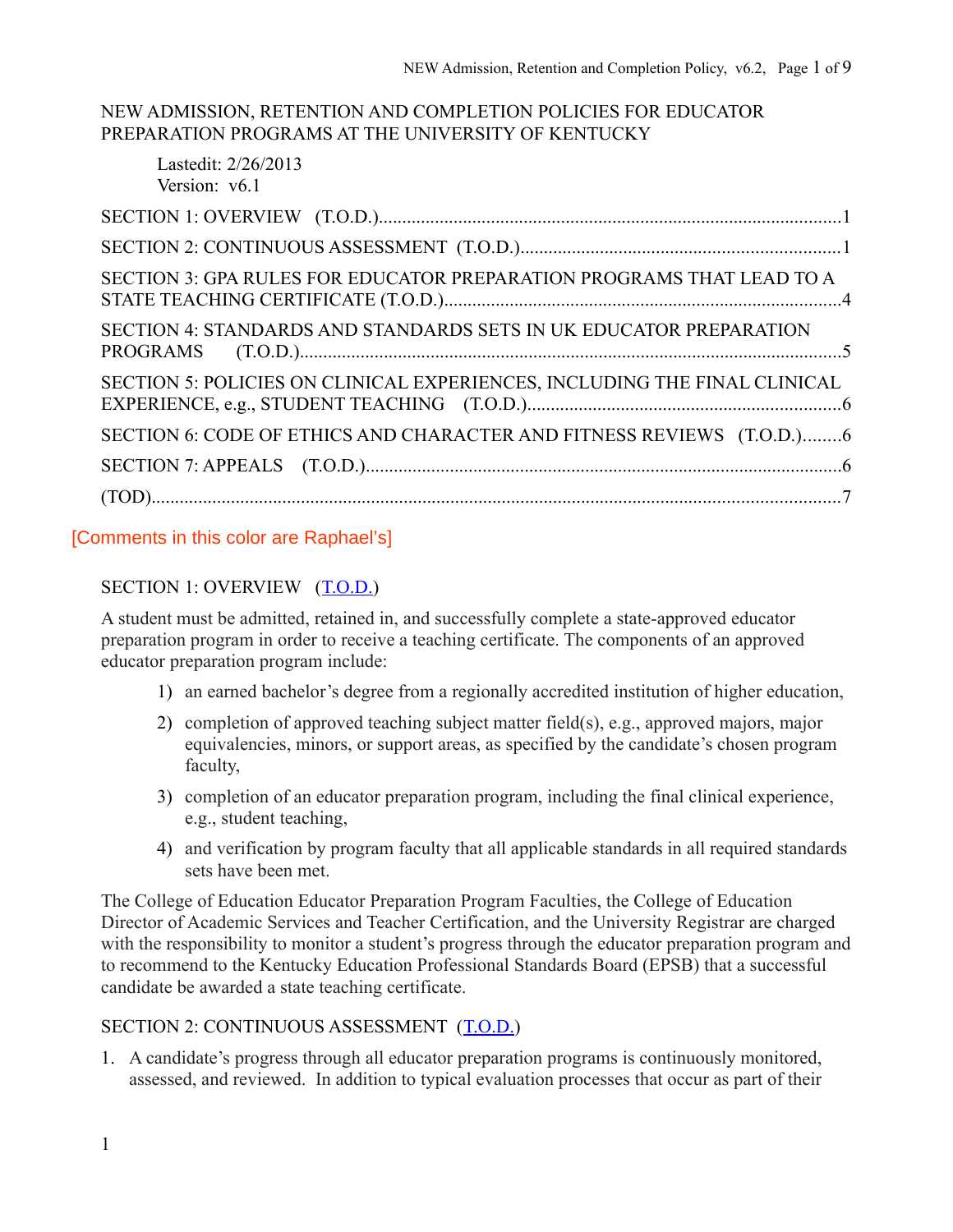course work and clinical experience placements, candidates will be assessed a minimum of three times during their program by representatives of their respective program faculty.

- 2. The candidate assessments will occur upon entry into the educator preparation program, at a midpoint in the program (no later than the semester prior to the final clinical experience, e.g., student teaching), and as candidates exit the program following the final clinical experience, e.g., student teaching. Assessments will include, but are not limited to: (a) appropriate scores on approved standardized tests, (b) review of grades via inspection of transcript, (c) personal and professional skills assessed during interviews with program faculty, throughout coursework, and during clinical experiences, (d) artifacts submitted by the candidate that demonstrate their ability to attain of standards, (e) continued adherence to the KY Professional Code of Ethics, and (f) documentation of the following skills: critical thinking, communication, creativity, and collaboration.
- 3. Professional Growth Plan (PGP) Following admission to an educator preparation program, if problems have been identified at any assessment point, program faculty will prepare a professional growth plan for the candidate which addresses the problems, identifies the scheme to implement the professional growth plan, and provides feedback and direction to the candidate.

Section 2A: First Continuous Assessment Point... Admission to educator preparation programs

(commonly termed "Admission to Teacher Education (TEP)") (T.O.D.)

- 1. A candidate's progress through all educator preparation programs is continuously monitored, assessed, and reviewed. The first continuous assessment point is admission to educator preparation (TEP). In addition to the general requirements for admission to educator preparation (TEP) listed below, candidates should carefully review the specific requirements of their individual programs.
- 2. Candidates for admission to educator preparation (TEP) must have completed at least 30 semester hours, or, if pursuing state teacher certification as a certification-only student or a graduate student, must have earned a bachelor's degree from a regionally accredited institution of higher education.
- 3. Candidates for admission to educator preparation (TEP) must demonstrate academic achievement by earning a minimum overall GPA of 2.75, or a GPA of at least 3.0 in the final semesters which include the last 30 hours of coursework. Candidates seeking admission to a graduate-level educator preparation program must also satisfy UK Graduate School admission standards. The UK Graduate School requires an overall UG GPA of 2.75 as a minimum for unconditional admission to graduate programs. And, if the candidate has completed any graduate course work, a minimum graduate GPA of 3.0 is required. Candidates intending to use the "GPA of at least 3.0 on the final 30 hours option" should consult with their program's Director of Graduate Studies for additional information. The UG GPA is taken directly from the transcript showing award of the undergraduate degree.
- 4. Candidates for admission to educator preparation (TEP) must certify their knowledge of the Kentucky Professional Code of Ethics and must sign a state mandated character and fitness review.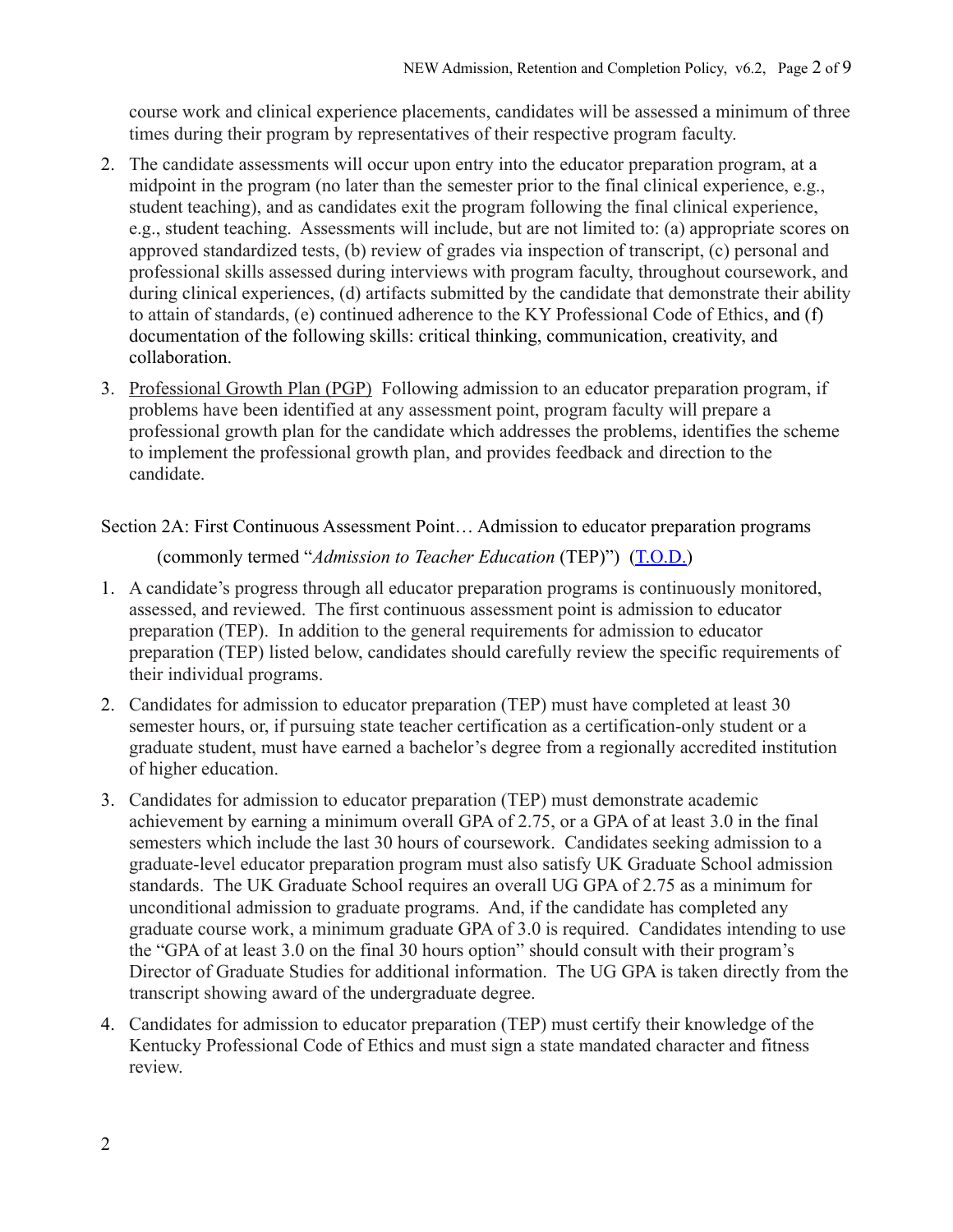- 5. Candidates for admission to educator preparation (TEP) must demonstrate aptitude for teaching by presenting three letters of recommendation from individuals who can attest to the candidate's potential success in teaching.
- 6. Candidates for admission to educator preparation (TEP) must demonstrate that they have reviewed and understand dispositions for teaching. At UK, these dispositions are encoded in the UK Functional Skills and Dispositions Standards Set. The UK Functional Skills and Dispositions are listed below:
	- a. The candidate communicates appropriately and effectively
	- b. The candidate demonstrates constructive attitudes
	- c. The candidate demonstrates ability to conceptualize key subject matter ideas and relationships
	- d. The candidate interacts appropriately and effectively with diverse groups of colleagues, administrators, students, and parents in educational settings.
	- e. The candidate demonstrates a commitment to professional ethics and behavior.
- 7. Candidates must present artifacts that demonstrate their ability to meet standards. In addition to items specified by the candidate's program faculty, the candidate must provide documentation of the following skills:
	- a. Critical Thinking,
	- b. Communication,
	- c. Creativity, and
	- d. Collaboration.
- 8. For those programs requiring educator preparation- related courses as a prerequisite for admission to educator preparation (TEP), candidates must complete these courses with a grade of  $C$  or better.
- 9. Candidates must undergo a formal interview with their educator preparation program faculty in which they will have the opportunity to discuss the artifacts that demonstrate their ability to meet standards, and engage in a dialog concerning their qualifications for admission to educator preparation (TEP).

Section 2B: Testing requirements for admission to educator preparation programs (TEP). (TOD)

- 1. All candidates for admission to an educator preparation program at UK must demonstrate successful completion of the following pre-professional skills assessments of basic knowledge administered by the Educational Testing Service with the corresponding minimum scores:
	- a. Pre-Professional Skills Test: Mathematics (test code 0730) with a cut score of 174; or Computerized Pre-Professional Skills Test: Mathematics (test code 5730) with a cut score of  $174:$
	- b. Pre-Professional Skills Test: Reading (test code 0710) with a cut score of 176; or Computerized Pre-Professional Skills Test: Reading (test code 5710) with a cut score of 176; and
	- c. Pre-Professional Skills Test: Writing (test code 0720) with a cut score of 174; or Computerized Pre-Professional Skills Test: Writing (test code 5720) with a cut score of 174.
- 2. Candidates for admission to a graduate level educator preparation program may demonstrate basic skills in the following manner.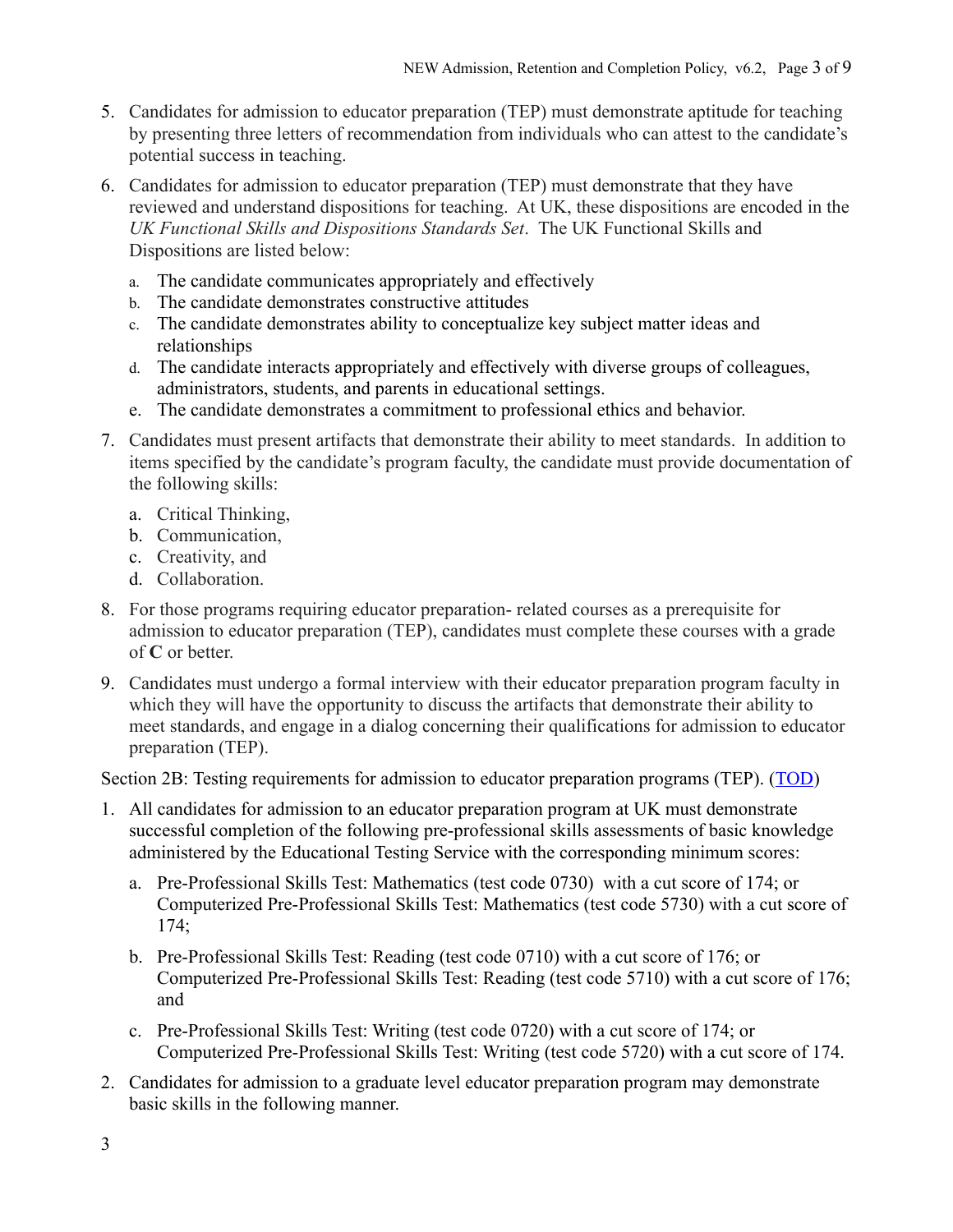- a. Completion of the pre-professional skills assessment as listed in section 1) a-c; or
- b. Successful completion of the Graduate Record Exam (GRE) with the following corresponding scores:
	- i) Required minimum GRE scores for tests taken prior to August 1, 2011
		- $(1)$  Verbal with a minimum score of 450
		- (2) Ouantitative with a minimum score of 490
		- (3) Analytical Writing with a minimum score of 4.0
	- ii) Required minimum GRE scores for tests taken on or after August 1, 2011
		- (1) Verbal with a minimum score of 150
		- (2) Quantitative with a minimum score of 143
		- (3) Analytical Writing with a minimum score of 4.0
- 3. Recency Requirements for testing: Candidates must present scores that are no older than five years. This corresponds to the rule of the Educational Testing Service that scores older than five years cannot be supplied to a candidate.

Section 2C: Second Assessment Point... Retention of candidates in educator preparation programs  $(T.O.D.)$ 

- 1. The progress of candidates who have been admitted to an educator preparation program is continuously monitored. A retention review may be conducted at any time by the educator preparation program faculty, but is required no later than the semester prior to the final clinical experience, e.g., student teaching. In addition to the general requirements for the retention review listed below, candidates should continue to carefully review the specific requirements of their individual programs.
- 2. If at the time of admission to educator preparation (TEP), a professional growth plan was prepared for the candidate, progress on implementing the professional growth plan will be reviewed, and the plan will be updated as necessary.
- 3 Some of the items which are monitored in the retention review are:
	- a. Whether a candidate continues to earn grades of  $C$  or better in professional education classes:
	- b. Whether a candidate continues to maintain a 2.75 minimum GPA overall, or a minimum 3.0 GPA in the final semesters, including the last 30 hours;
	- c. Whether a candidate has demonstrated improved competence with the skills of communication, critical thinking, creativity, and collaboration;
	- d. Whether a candidate has demonstrated improved competence with the College of Education **Functional Skills and Dispositions;**
	- e. Whether a candidate continues to demonstrate adherence to the EPSB Professional Code of Ethics:
	- f. Whether adequate progress is being made toward meeting all required standards sets; and
	- g. Whether adequate progress is being made toward completing subject matter coursework requirements for the candidate's chosen teacher certification program. If a review of the candidate's subject matter coursework identifies any problem areas, a professional growth plan will be developed to address the problems. Or, if the candidate already has a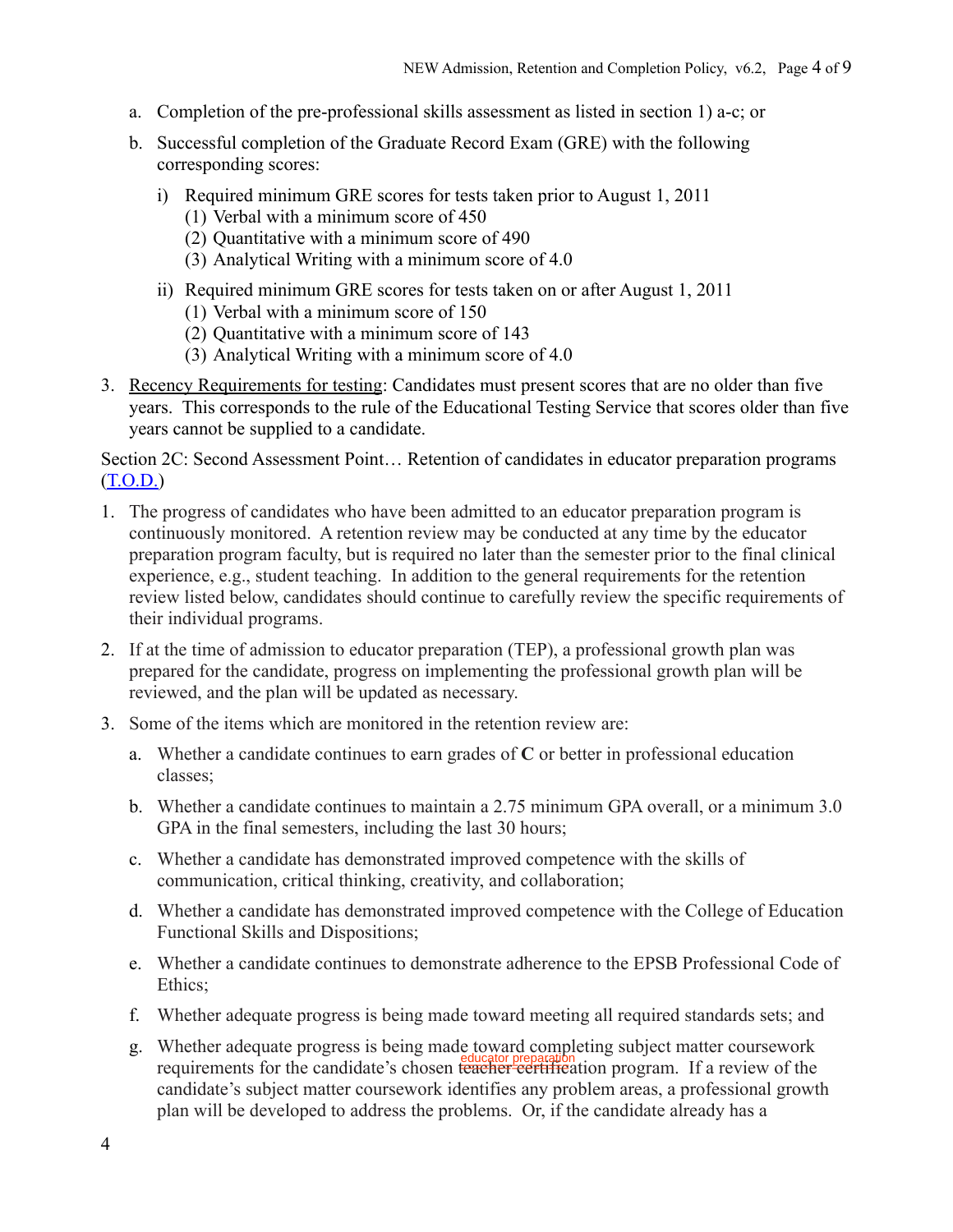professional growth plan, it will be amended to include attention to subject matter coursework problems. (See SECTION 2 item 3)

- 4. Continued progress through the educator preparation program will be contingent on the results of the midpoint retention review. Following a retention review, candidates may be continued in good standing in the program, cautioned about identified problems which have been included in the professional growth plan, placed on probation in the program, or dropped from the program.
	- a. If a candidate is placed on probation in the educator preparation program following a retention review, the time and conditions of the next review will be identified and communicated to the candidate by the Director of Academic Services and Teacher Certification.
	- b. If a candidate is dropped from the educator preparation program following a retention review, the Director of Academic Services and Teacher Certification will notify the candidate of this action. Candidates who have been dropped from an educator preparation program following a retention review may take no further professional education coursework in the program. (See SECTION 7 "Appeals" for additional information.)
- 5. Admission to the Final Clinical Experience, e.g., Student Teaching. Admission to the final clinical experience, e.g., student teaching, requires a successful retention review and recommendation by the program faculty that the candidate be allowed to student teach.
- 6. State Mandated Examinations for Teacher Certification. The Kentucky Education Professional Standards Board (EPSB) requires that all applicants for a state teaching certificate present passing scores on the appropriate required PRAXIS 2 examinations. Although taking and passing the Kentucky mandated PRAXIS 2 examinations is not a requirement for completion of an educator preparation program at UK, candidates are encouraged to complete the required state-mandated examinations prior to beginning student teaching so that the process of applying for and receiving a state teaching certificate can proceed in a timely manner. Candidates are encouraged to consult with their program faculties for advice on taking the required PRAXIS 2 examinations.

Section 2D: Third Assessment Point... Completion of educator preparation programs (T.O.D.)

- 1. The progress of candidates who have been admitted to an educator preparation program is continuously monitored. Each program faculty will conduct a Completion Review of all candidates, typically at the end of the final clinical experience, e.g., student teaching.
- 2. All candidates for completion of an educator preparation program must continue to meet all standards for admission and retention at the time of program completion, including GPA requirements.
- 3. Candidates must have completed the subject matter requirements for his/her chosen educator preparation program.
- 4. Candidates must have successfully completed all professional education requirements for his or her program, including successful performance in the final clinical experience, e.g., student teaching.
- 5. At program completion, all candidates must present final evidence for review (typically this includes required and optional artifacts that demonstrate attainment of standards) in the format designated by the candidate's program faculty.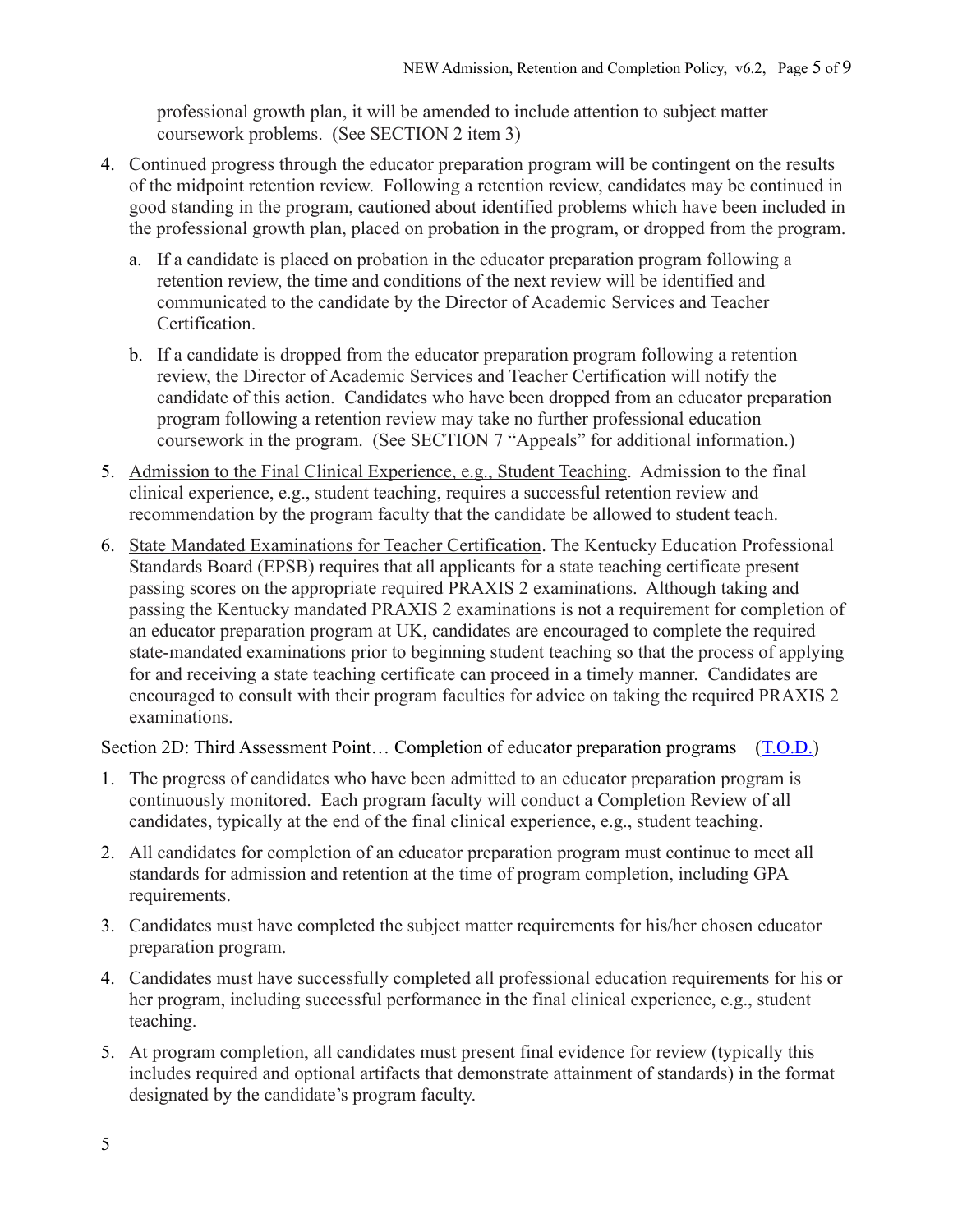6. The program faculty must certify that a review of the final evidence and other pertinent documents has demonstrated that the candidate has met all of the required standards as a prerequisite to recommending the candidate for a state teaching certificate.

#### SECTION 3: GPA RULES FOR EDUCATOR PREPARATION PROGRAMS THAT LEAD TO A STATE TEACHING CERTIFICATE (T.O.D.)

Section 3A: GPA rules for admission to an undergraduate educator preparation program

Admission to an undergraduate educator preparation program shall require the following: A cumulative grade point average of 2.75 on a 4.0 scale or a grade point average of at least 3.00 on a 4.0 scale in the final semesters that include the last thirty (30) hours of credit completed. These will be taken directly from the most recent original transcripts supplied by the candidate.

Section 3B: GPA rules for admission to a graduate level educator preparation program

Admission to a graduate level educator preparation program shall require the following: A bachelor's degree or advanced degree awarded by a regionally accredited college or university with a cumulative grade point average of 2.75 on a 4.0 scale.

OR a grade point average of at least 3.00 on a 4.0 scale in the final semesters that include the last thirty (30) hours of either undergraduate or graduate credit completed. This information will be taken directly from the most recent original transcript(s) supplied by the candidate. Candidates intending to use this "3.0 minimum GPA in the final semesters that include the last 30 hours of coursework" option should consult with their program faculty chair and the departmental Director of Graduate Studies concerning the use of this option for gaining admission to the UK Graduate School.

Section 3C: Rules for using of the "final semesters that include the last 30 hours of credit" option.

If the candidate uses the "final semesters that include the last 30 hours of credit" option, the following procedure shall be used to calculate the last 30 hour GPA. The completed quality hours and quality points for each of the final terms that include the last 30 hours of credit shall be identified. The last 30 hours GPA shall be calculated using the statistics from the entire terms encompassing the last 30 hours. This means that in some instances, the number of hours used to calculate the last 30 hours GPA will be greater than 30.

Section 3D: GPA rules for retention and completion

Candidates must maintain a minimum overall GPA of at least 2.75 for retention in the program. Candidates who used the "final semesters that include the last 30 hours of credit" rule for admission to the program may continue to calculate whether a 3.0 minimum GPA is being maintained at the time of the retention review (normally the two semesters prior to student teaching). Candidates who do not meet this requirement may not student teach. an educator

Candidates must maintain a minimum overall GPA of at least 2.75 for completion of a-teacher preparation program. Candidates who used the "final semesters that include the last 30 hours of credit" rule for admission to the program may continue to calculate whether a 3.0 minimum GPA is being maintained at the time of the final completion review. Candidates who do not meet this requirement will not be considered to have completed the program, and may not be recommended for a state teaching certificate.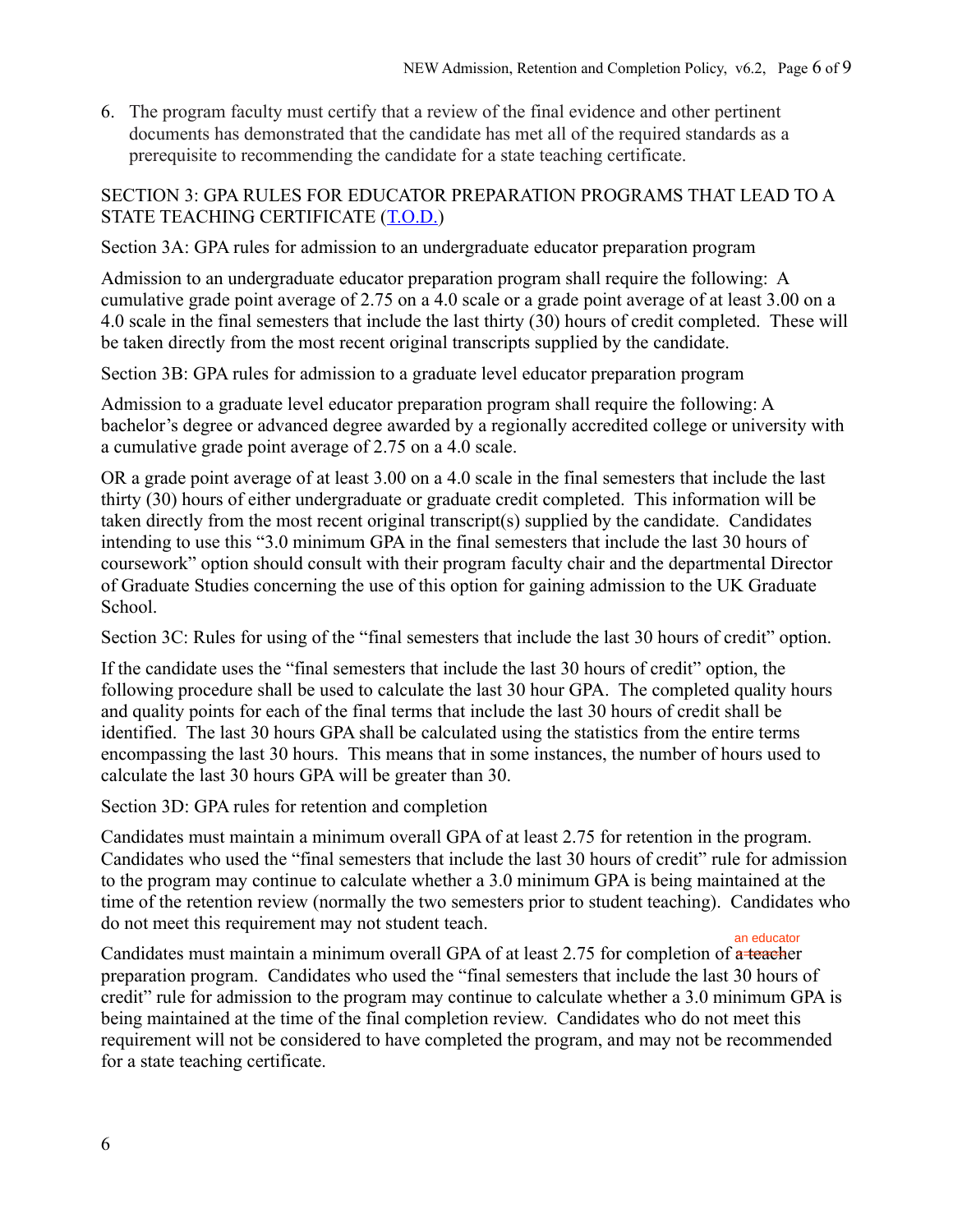Section 3E: The rule of "no grade less than C in professional education courses."

Candidates may have no grade less than C in any course defined in the program as being a part of the professional education component. Any professional education grades less than C must be retaken prior to the final clinical experience, e.g., student teaching.

Section 3F: Special GPA Rule requiring a 2.75 GPA in program sub areas

Some programs require that candidates earn and maintain a 2.75 GPA in the majors, minors, support areas, and professional education course sequences as specified in the program curriculum description as approved by the UK Senate. The application of this rule means that candidates must demonstrate these 2.75 GPAs at the time of admission, retention, and completion of the program.

Sec 3F.1 Programs that the use of this special GPA rule are as follows:

1. All STEM educator preparation programs, e.g., Mathematics Education, Science Education (all areas) and Computer Science Education.

#### SECTION 4: STANDARDS AND STANDARDS SETS IN UK EDUCATOR PREPARATION **PROGRAMS**  $(T.O.D.)$

Section 4A: All UK educator preparation programs are standards-based

All UK educator preparation programs are standards-based, requiring candidates to meet these standards before completing the program. Candidates are assessed on these standards at the three continuous assessment points: admission to educator preparation (TEP), prior to final practicum experiences e.g., student teaching, and at the program completion.

Section 4B: There are three UK required core standards sets

There are three core standards sets required for completion of all UK educator preparation programs. They are:

Interdisciplinary Early Childhood Education Standards (IECE), or Kentucky Teacher Standards (whichever is appropriate for the candidate's program.)

College of Education Functional Skills and Dispositions

College of Education Technology Standards

Section 4C: Discipline (subject) specific standards also required

In addition to these three core standards sets, each candidate must demonstrate mastery of the subject specific standards set(s) associated with their individual program.

## SECTION 5: POLICIES ON CLINICAL EXPERIENCES, INCLUDING THE FINAL CLINICAL EXPERIENCE, e.g., STUDENT TEACHING (T.O.D.)

Section 5A: General Policy on Intensive Clinical Experiences

The University of Kentucky College of Education is committed to preparing candidates for the teaching profession who are effective, reflective leaders and decision makers. To that end, and in order to meet state teacher certification regulations and national accreditation requirements, teacher ereparation:<br>contribution candidates complete an array of carefully planned clinical experiences. These experiences are systematically integrated into the educator preparation program curriculum. In order to ensure high quality experiences, the College has established a network of clinical sites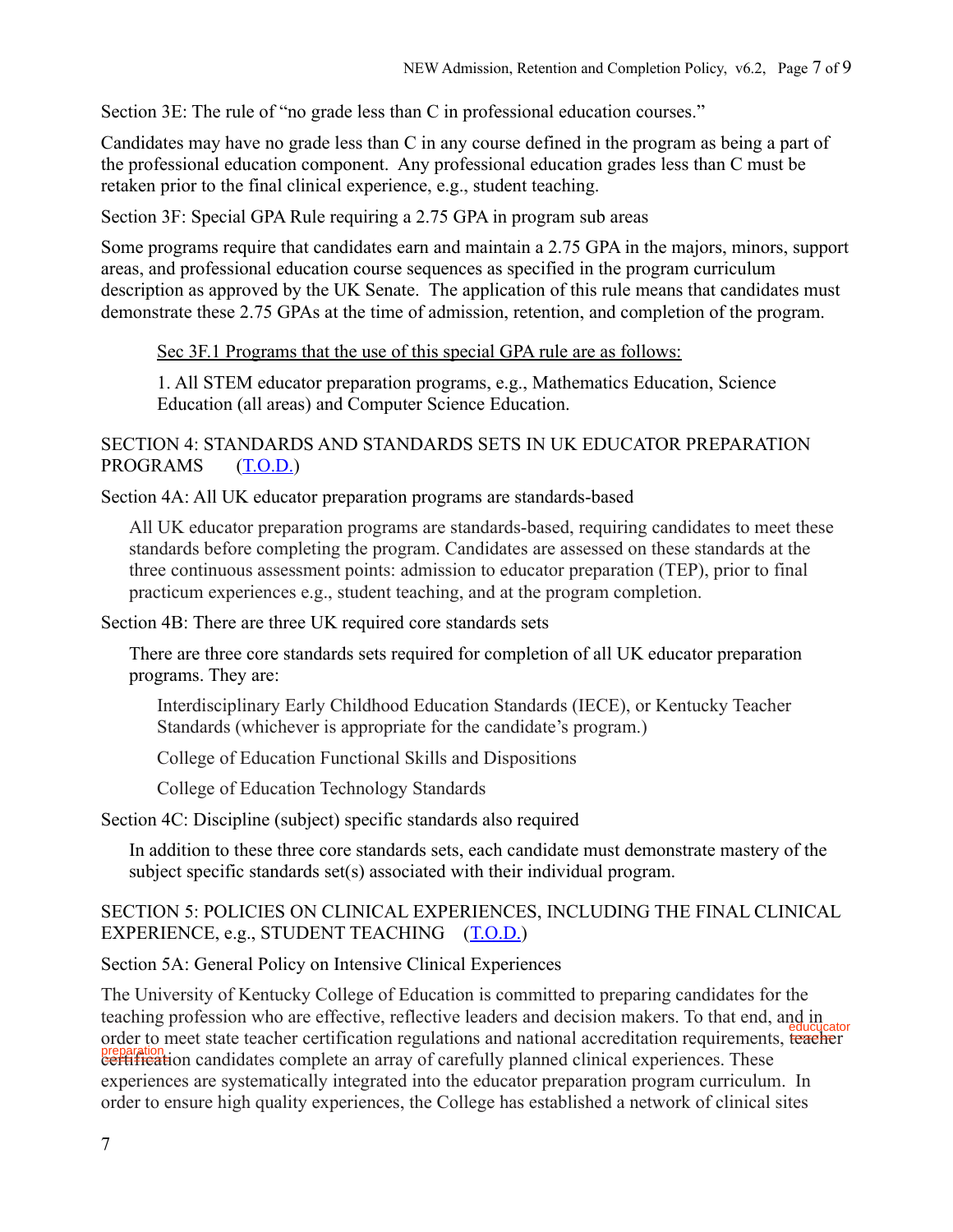where candidates complete clinical placements. These sites are part of the university's extended campus known as the university clinical/field network. Sites are selected at the program level (i.e., by the program faculty that governs the curriculum for the particular educator preparation program). Selection decisions are made using specific criteria that are directly linked to program goals, accreditation standards, and certification requirements. All candidates are expected to complete their intensive clinical experiences. e.g., practica and the final clinical experience, e.g., student teaching in these approved clinical sites.

Section 5B: General Rules for the final clinical experience, e.g., Student Teaching

A student may enroll in student teaching in one of the educator preparation programs provided he or she has:

- 1. been admitted to and retained in an educator preparation program;
- 2. maintained a grade-point standing of at least 2.75 overall or a minimum 3.0 GPA in the final terms that include the last 30 hours of coursework:
- 3. completed all professional education courses except the final clinical experience, e.g., student teaching:
- 4. completed a minimum of 75 percent of the required subject matter courses;
- 5. applied and been accepted for the final clinical experience, e.g., student teaching two semesters prior to the one in which student teaching is to be done;
- 6. completed the required national and state criminal background check with no criminal background identified;
- 7. been accepted by the school system and supervising teacher where he or she plans to do the final clinical experience, e.g., student teaching;
- 8. scheduled no more than 3 hours of college work to be carried during the final clinical experience, e.g., student teaching with no classes scheduled to interfere with the student teaching assignment; and
- 9. presented evidence of having had a specified physical examination.

# SECTION 6: CODE OF ETHICS AND CHARACTER AND FITNESS REVIEWS (T.O.D.)

All students seeking admission to, retention in, or completion of a UK educator preparation program must complete a state mandated character and fitness review. In addition, students with records of misconduct beyond simple traffic violations must provide complete documentation of this misconduct, utilizing written procedures available in the office of Academic Services and Teacher Certification. Records of misconduct will be available for use by program faculties in making decisions about admission, retention, and completion of the program. Students must also complete any state-mandated background checks, which may include a national check of FBI records. By Kentucky statute, persons with records of serious legal misconduct are ineligible for student teaching, state teacher certification, or employment in the public schools. Students are responsible for completing all required background check procedures in a timely manner so that decisions about their movement through the program may be made.

# SECTION 7: APPEALS  $(T.O.D.)$

1. The progress of all candidates in educator preparation programs is continuously reviewed and assessed at least three times: at the points of admission, retention, and completion of program. Candidates who are denied admission to an educator extinterion program, not retained in the program, or denied completion of the program may appeal the decision of the program faculty. There are two grounds on which a candidate may appeal an unfavorable continuous assessment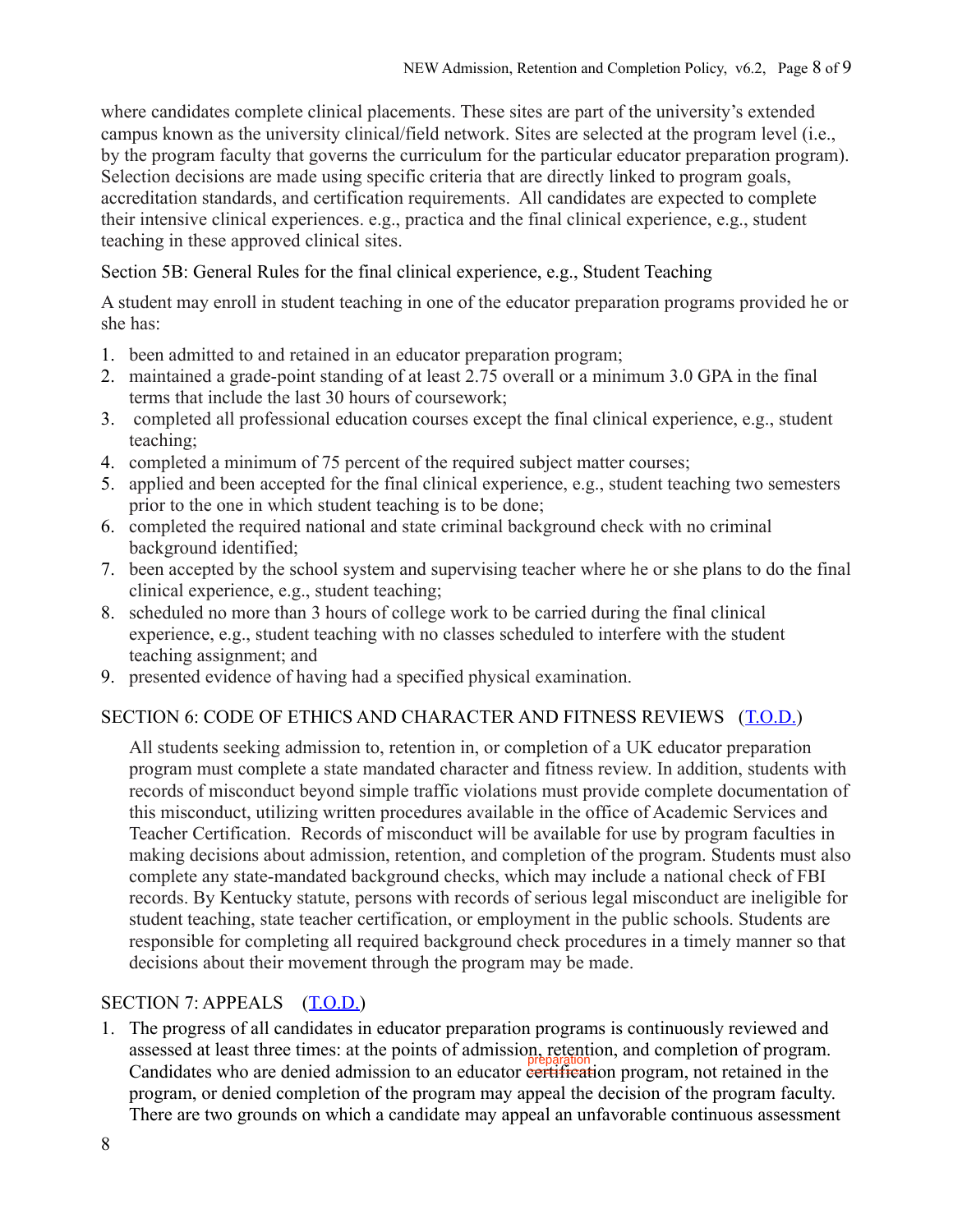review: 1) a candidate may appeal if s/he has clear evidence that his/her rights to equal opportunity or due process were violated during the review process (i.e., evidence of discrimination on the basis of race, gender, sexual orientation, age, etc.) or 2) a candidate may appeal if there is new and substantial evidence pertaining to his/her review that was not available for Program Faculty consideration at the time the candidate applied and/or was reviewed (test scores were late or missing; transcripts were inaccurate, etc.). These are the only two grounds on which an appeal may be filed.

- 2. Any candidate considering an appeal of a program faculty decision at any of the required Continuous Assessment Review points is encouraged to first meet with the program faculty chair to discuss the program faculty's decision and to review grounds for the appeal.
- 3. If an appeal is to be made, candidates must request reconsideration of the program faculty's decision within 15 business days of the date on the letter notifying the candidate of an unfavorable continuous assessment review. The request for reconsideration must clearly state the grounds on which the appeal is made and demonstrate that one of the two conditions for appeal applies. Written requests should be presented to the program faculty chair, who will call a meeting of the program faculty to review the original decision. The program faculty chair will notify the Director of Academic Services and Teacher Certification of the faculty's decision, and the Director will notify the candidate in writing.
- 4. If the program faculty does not alter its initial decision, the candidate may use the same procedures and appeal to the Appeals Sub-committee of the Program Faculty Chairs Committee. Candidates wishing to appeal to the Program Faculty Chairs Appeals Sub-committee must present their request for sub-committee review to the Associate Dean for Academic and Student Services. The Associate Dean will assemble the necessary materials, call the sub-committee together to hear the appeal, and inform the candidate of the committee's decision. The program faculty chairperson for the applicant's program may not serve as a member of the Appeals Subcommittee that hears the case. The Associate Dean will notify the Director of Academic Services and Teacher Certification of the decision of the appeals sub-committee so that student records may be updated. For purposes of admission, retention, or completion of educator **exitines** example and programs, the decision of the Appeals Sub-committee of the Program Faculty Chairs Committee is final.
- 5. This policy addresses all faculty continuous assessment reviews of a candidate's progress through an educator preparation program, including admission to the program, retention reviews of progress through the program, and the final review for completion of the program.

 $(TOD)$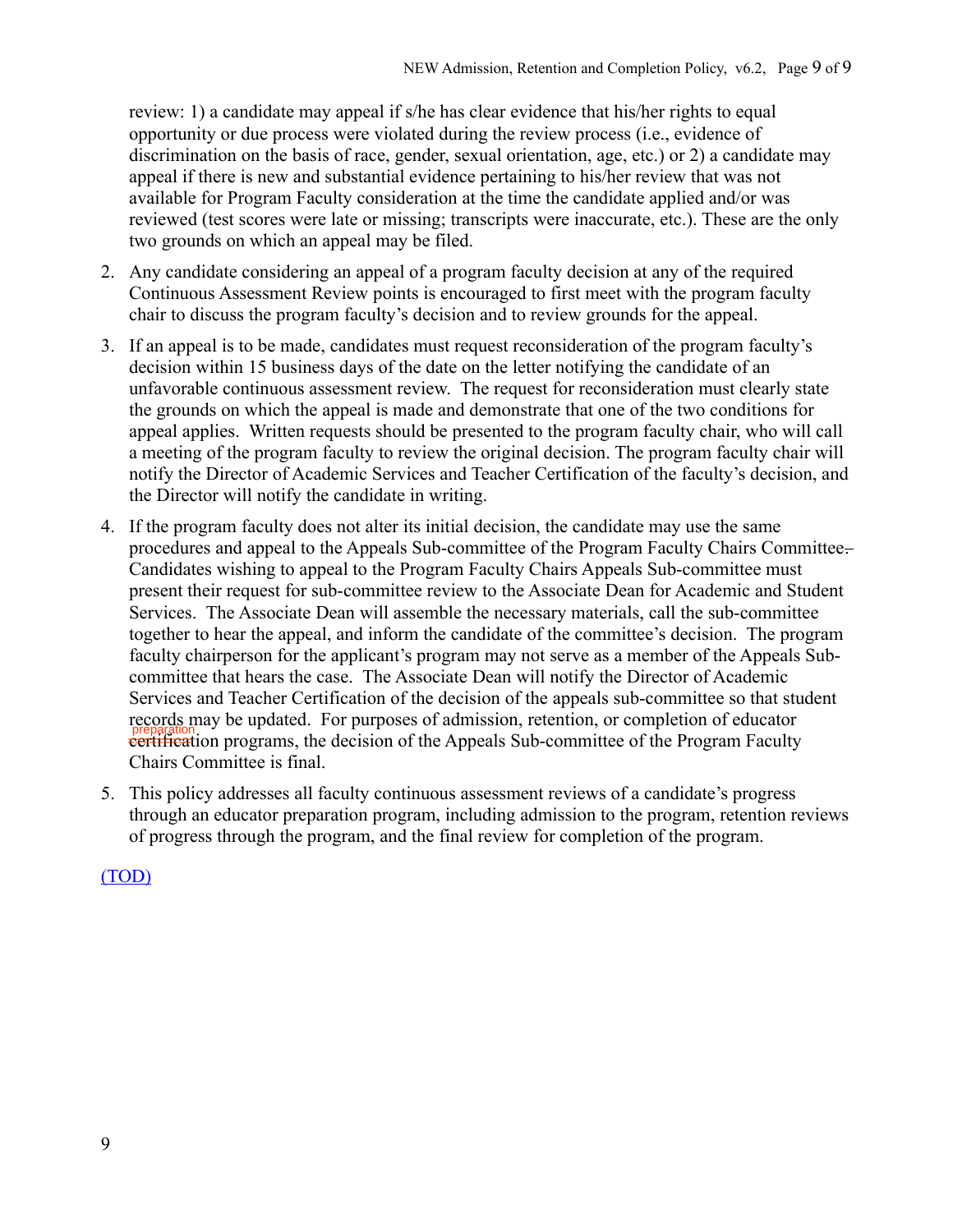### **Brothers, Sheila C**

**From:** Ett, Joanie M **Sent:** Wednesday, December 19, 2012 2:53 PM<br> **To:** Brothers. Sheila C: Ellis. Janie **To:** Brothers, Sheila C; Ellis, Janie<br> **Subject:** COE Policy on Admission, Ret **Subject:** COE Policy on Admission, Retention and Completion of Educator Prep Programs<br>Attachments: COE Policy on Admission, Retention and Completion of Ed Prep Programs-revision **Attachments:** COE Policy on Admission, Retention and Completion of Ed Prep Programs-revisions.pdf

Hi Sheila,

Undergraduate Council has reviewed and recommends approval of the College of Education's Policy on Admission, Retention and Completion of Educator Prep Programs.

Thanks, Joanie

Joanie Ett‐Mims Undergraduate Education University of Kentucky 113 Bowman Hall Lexington, KY 40506‐0059 (859)257‐9039 Phone (859)257‐1455 Fax joanie.ett-mims@uky.edu